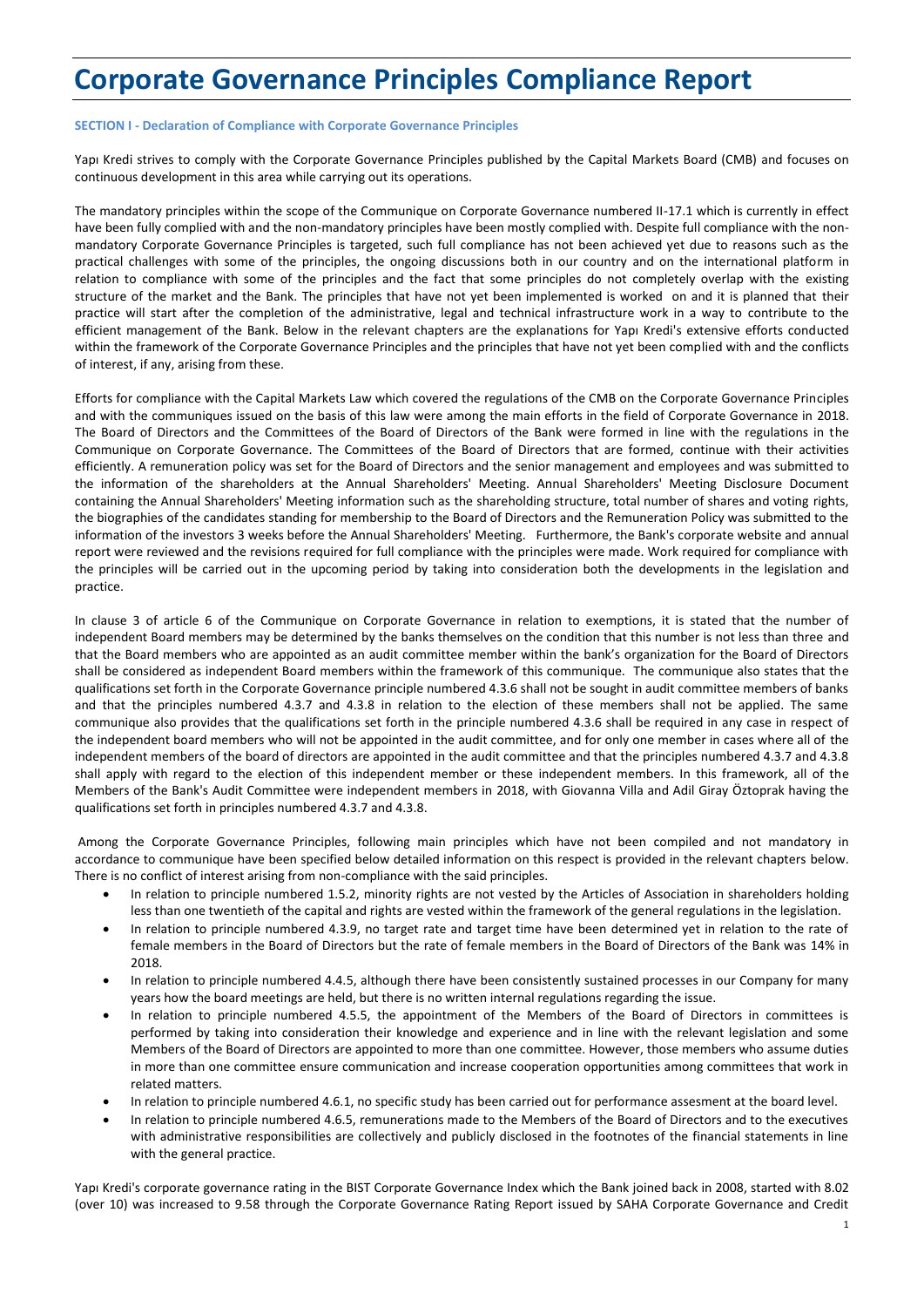Rating Services Inc. and publicly disclosed by the Bank on December 28, 2018. The ratings in terms of main sections were set as 9.58 for Shareholders, 9.52 for Public Disclosure and Transparency, 9.92 for Stakeholders and 9.46 for the Board of Directors.

In accordance with the CMB resolution dated 10.01.2019 and numbered 2/49, the 2018 Corporate Governance Compliance Report and Corporate Governance Information Form which will be prepared in accordance with the new reporting formats of our Bank will be also publicly disclosed to the KAP during the period determined by CMB.

## **SECTION II - Shareholders**

## **2.1. Investor Relations Unit**

The functions at Yapı Kredi in relation to Investor Relations Unit are carried out in the following manner by the Banking and CMB Legislation Unit under Assistant General Manager for Compliance and Internal Control, and the Investor Relations Unit under Assistant General Manager for Financial Planning and Financial Affairs (CFO). During the year, all telephone and e-mail inquiries to both units were answered within the scope of the relevant legislation. Within the scope of relations with the Bank's shareholders, the Investor Relations Unit held around 300 meetings for investors, around 15 meetings for analysts and approximately 100 teleconferences, in addition to attending 13 conferences and 7 roadshows in order to meet existing and potential investors and ensure that shareholders are better updated on recent developments. Quarterly financial results were presented and shared 4 times during the year via quarterly teleconferences and questions by investors and analysts were answered by senior management.

The 2018 Report on Investor Relations Activities was reviewed by the Corporate Governance Committee of the Bank on February 22, 2019 and was submitted to the Board of Directors of the Bank on the same date.

Functions of Banking and CMB Legislation Unit are:

- To ensure that the correspondence on shares between the Shareholders and the partners and the information and documents that need to be kept in relation to shares within the scope of legislation are kept in a sound, safe and updated manner,
- To prepare the documents that need to be submitted to the shareholders for information and review in relation to the Annual Shareholders' Meeting and to take measures to ensure that the Annual Shareholders' Meeting is held in compliance with the relevant legislation, the Articles of Association and other regulations within the shareholding structure,
- To oversee and monitor the fulfilment of liabilities arising from the Capital Market legislation including all matters in relation to Corporate Governance and Public Disclosure.

Functions of the Investor Relations Unit are:

- To manage relations among national/international corporate investors/shareholders, banking analysts of intermediary agencies and partners, to inform them regularly and proactively, to answer their oral and written questions,
- To manage relations with the international credit rating agencies, to answer their oral and written requests for information,
- To manage all printed and web-based processes in relation to the issuance of the Bank's annual and interim reports and to coordinate the compilation of the contents in accordance with the legislation,
- To include the matters set forth in the Corporate Governance Principles in the Investor Relations section on the Bank's website and to keep information updated.

| <b>Banking and CMB Legislation Unit</b> |                                                                                                 |
|-----------------------------------------|-------------------------------------------------------------------------------------------------|
| Head of the Unit                        | : Erdinc Tetik                                                                                  |
| Title                                   | : Banking and CMB Legislation Director                                                          |
| Licences                                | : Capital Market Activities Level 3 License, Corporate Governance Rating License and Derivative |
|                                         | Instrument License                                                                              |
| Telephone                               | $: 0.212$ 339 64 31                                                                             |
| E-mail                                  | : erdinc.tetik@yapikredi.com.tr                                                                 |
| Employees of the Unit                   | : Hasan Sadi* - Ercan Yılmaz                                                                    |
|                                         | *Holds Capital Market Activities Level 3 License and Corporate Governance Rating License        |

#### **Investor Relations Unit**

| Head of the Unit                                  | : Kürsad Keteci                                                                 |
|---------------------------------------------------|---------------------------------------------------------------------------------|
| Title                                             | : Strategic Planning and Investor Relations, EVP                                |
| Telephone                                         | :02123398609                                                                    |
| E-mail                                            | : kursad.keteci@yapikredi.com.tr                                                |
| Employees of the Unit                             | : Hilal Varol* - Ece Oktar Gürbüz** - Arya Özcam - Can Aslankan* - Cansu Görcük |
| * Holds Capital Market Activities Level 3 License |                                                                                 |
|                                                   |                                                                                 |

\*\* Holds Capital Market Activities Level 3 License, Corporate Governance Rating License and Credit Rating License

#### **2.2. Exercise of Shareholders Right to Obtain Information**

No discrimination is made among shareholders in terms of the use of the right to obtain and review information and all information except for trade secrets are shared with the shareholders. Questions received by the Investor Relations Unit are answered both by telephone and in writing upon establishing contact with the most senior individual related to the matter, except for information that are deemed to be confidential and trade secret. As explained in Chapter 3.1 of this report, all information and explanations that could impact on the use of shareholding rights are included in the corporate website. Yapı Kredi continuously communicates with and informs shareholders through telephone, e-mail, internet, press releases as well as one-on-one and group meetings.

Although the right to request a private auditor is not regulated in the Articles of Association as an individual right, each and every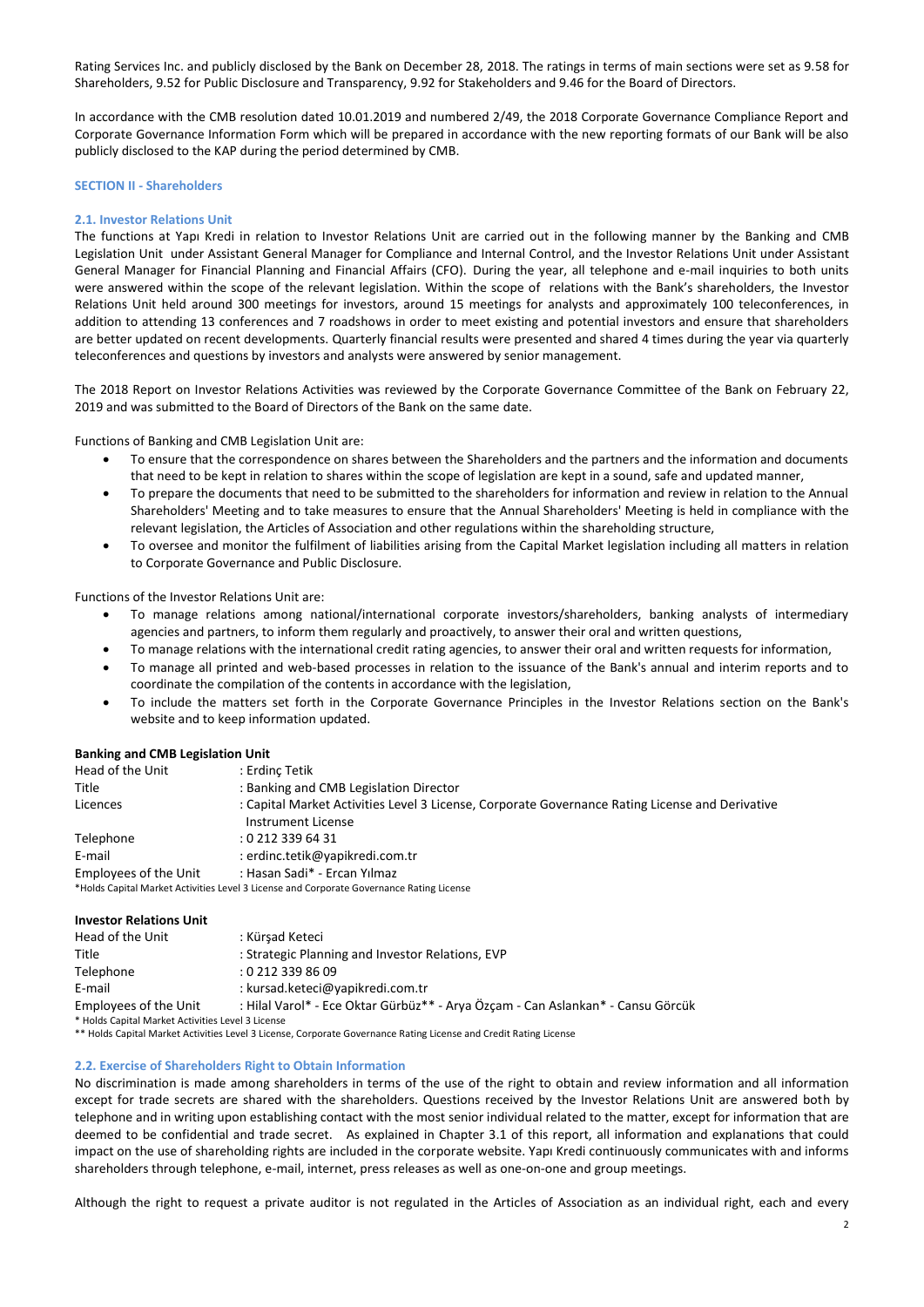shareholder can place a request at the Annual Shareholders' Meeting, as per article 438 of the Turkish Commercial Code and even if such request is not included on the agenda, that specific cases are clarified through private audit whenever this is required in order to be able to exercise the shareholding rights and if the right to obtain and review information was exercised beforehand. According to the Banking Law, Yapı Kredi is subject to supervision and audit from Banking Regulation and Supervision Agency (BRSA) as well as CMB regulations and the Bank's activities are periodically audited by the Independent Auditor elected in the Annual Shareholders' Meeting.

# **2.3. Annual Shareholders' Meetings**

The most recent Annual Shareholders' Meeting was held on March 20, 2018 at the conference hall of the Bank's Head Office at Yapı Kredi Plaza D Blok Levent - İstanbul. Shareholders attended this meeting, that was open to the stakeholders and media representatives, with a 92.07% majority. In accordance with the applicable law and the Bank's Articles of Association, meeting invitation was announced via Turkish Trade Registry Gazette, Public Disclosure Platform (KAP), the e-company and Electronic General Meeting System of the Central Securities Depository Institution (MKK).

The Board of Directors and Audit Committee Reports, Financial Statements and Independent Audit Report, Dividend Distribution Proposal for the year 2018, the Annual Report containing the date and the agenda of the Annual Shareholders' Meeting as well as the Corporate Governance Principles Compliance Report attached thereto and the articles of Annual Shareholders' Meeting Agenda, and the detailed annotation containing the Compliance to Capital Markets Board regulations were made available for the examination of shareholders at the Bank's Head Office and branches, on its website www.yapikredi.com.tr as well as at KAP and the Electronic General Meeting System of the MKK within the legal period of 3 weeks prior to the Annual Shareholders' Meeting.

Shareholders were informed of the donations and charities made in the General Assembly in 2017 and a ceiling amount for the donations to be made in 2018 was determined by the General Assembly as 0.1% (one in a thousand) of the Bank's nonconsolidated shareholders equity amount in accordance with the legal limits set by the BRSA. At the Annual Shareholders' Meeting, an opportunity was presented to the shareholders to speak and ask questions regarding all agenda items, one of the shareholders raised a question which was supposed to be answered in written, have been responded and provided reply has been published trough Bank's web site.

Minutes of the Annual Shareholders' Meeting can be accessed via the KAP, the Electronic General Meeting System and e-company portal of the MKK and on Yapı Kredi's website.

In 2018, there was not any proposal which was submitted by the shareholders to add an item to the agenda.

At the Board of Directors, there were no transactions for which an affirmative vote of the majority of the independent members of the Board of Directors was sought for making a decision and for which the decision was left to the General Assembly due to the fact that the said members cast a negative vote.

There were no cases in which the shareholders possessing management control, members of the board of directors, managers having administrative responsibilities and their spouses and relatives by blood and by marriage up to the second degree carried out a significant transaction that could cause conflict of interest with the company or its affiliates and/or carried out a transaction on behalf of themselves or others a business-like transaction that falls within the field of operations of the company or its affiliates or became an unlimited-liability partner of another company dealing with the same kind of business. At the same time, these individuals are pursuing their roles as Board Members in certain companies under Koç Holding and UCI Group, which may have the same area of activity with the company.

# **2.4. Voting and Minority Rights**

Yapı Kredi has no privileged shares. There is no cross-shareholding between the Bank and its subsidiaries and thus no such votes were cast at the most recent Annual Shareholders' Meeting. Minority shares are not represented in management. Minority rights are not vested by the Articles of Association in shareholders holding less than one twentieth of the capital and rights are vested within the framework of the general regulations in the legislation.

## **2.5. Right to Dividend**

As Yapı Kredi has no privileged shares, no privilege exists in dividend distribution. It is resolved at the annual general assembly dated 20.03.2018 that, after necessary legal reserves has been reserved from our bank profit of 2017, the rest of the amount be set aside as extraordinary reserve, dividend distribution has not been made.

The Dividend Distribution Policy of the Bank was approved at the Annual Shareholders' Meeting held on March 20, 2018. The Dividend Distribution Policy of the Bank available on the KAP, the Bank's website and the annual report provides that "*Principles regarding the Bank's dividend distribution are set out in detail in the Bank's Articles of Association. In this respect, shareholders taking into consideration the Bank's growth targets as well as its financing requirements and the opinion of the Banking Regulation and Supervision Agency are authorised to pass resolutions on whether the dividend distribution shall be in cash or in the form of capital increase, whereupon bonus shares will be issued to shareholders or if part of the distribution shall be in cash and part in the form of capital increase. As per the Articles of Association, the General Assembly may decide to transfer a portion or all of the distributable profit to retained earnings or extraordinary reserves. It is expected to distribute dividend within a month following the General Assembly Meeting at the latest, general assembly decides the date of the dividend distribution. Reference to the articles of association of the Bank, the General Assembly may resolve to pay advances on profit share to shareholders as per the regulations of the Banking Regulation and Supervision Agency and the Capital Market Board and related laws and regulations. In case of interest and dividend payments are cancelled for the debt securities which included in the calculation of equity issued in accordance with the Banking Regulation and Supervision Agency on the Equity of Banks, dividend payments may not be made to the shareholders in relation to the relevant year. It is envisaged that the Dividend Distribution Policy of the Bank will be set out in a way to ensure the realisation of long-term growth plans.*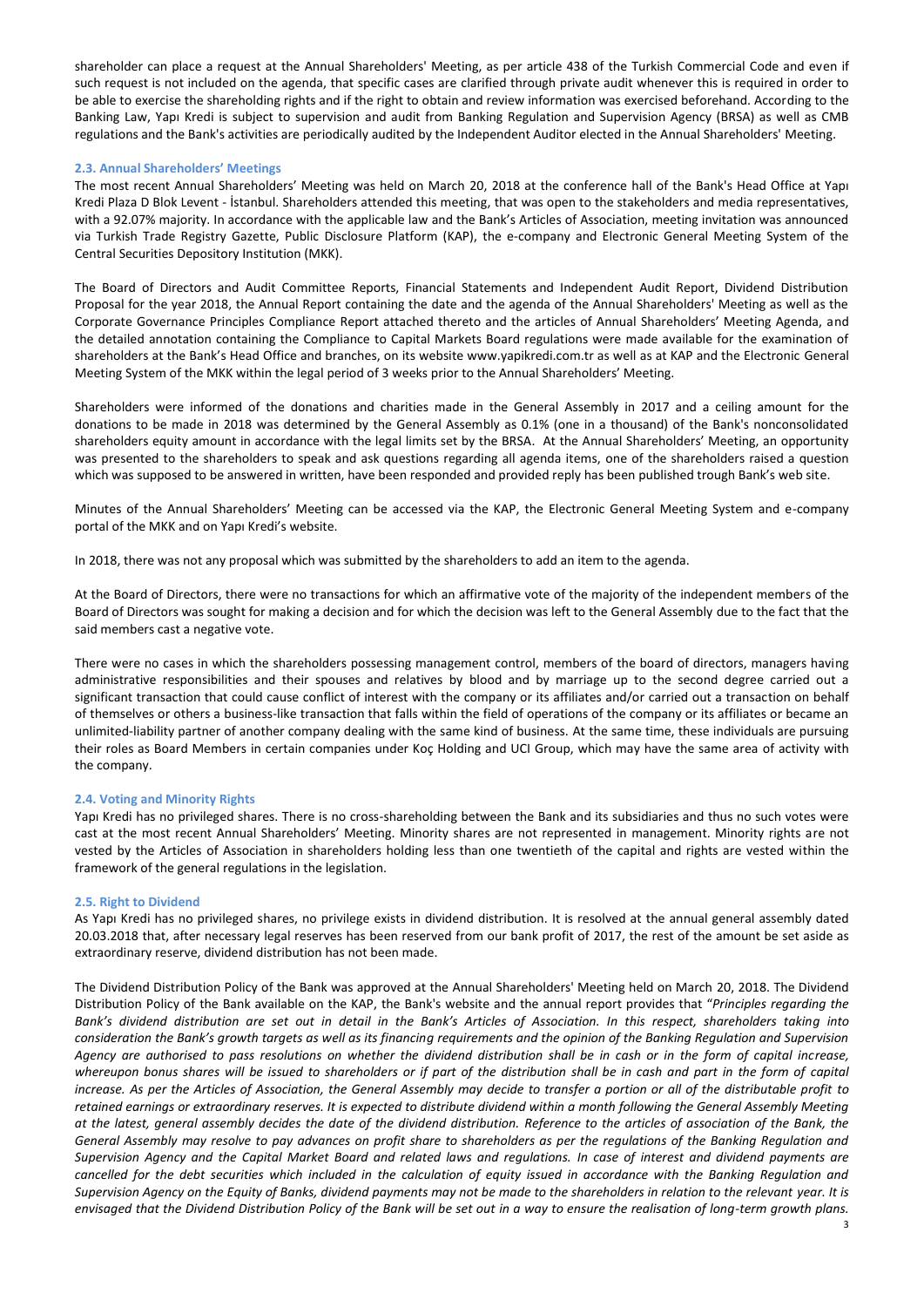*This policy is subject to revision by the Board of Directors to be submitted for the approval of General Assembly whenever necessary, taking into consideration the domestic and international economic conditions and the projects and financial condition on the agenda."*

## **2.6. Transfer of Shares**

There are no provisions in Yapı Kredi's Articles of Association that restrict transfer of shares and the provisions of the Banking Law which sets the transfer of shares are reserved.

#### **SECTION III - Public Disclosure and Transparency**

#### **3.1. Corporate Website and Its Contents**

In accordance to the Bank's Corporate Governance Principles, the Bank has two separate and regularly updated websites in Turkish (www.yapikredi.com.tr) and English (www.yapikredi.com.tr/en). Both websites provide detailed information about Yapı Kredi under the Investor Relations section.

The Investor Relations section in Turkish (www.yapikredi.com.tr/yatirimci-iliskileri) provides information regarding the Bank's history, vision and values, shareholding structure, share price, periodic financial tables and annual reports, investor relations presentations, credit ratings given by rating agencies, corporate governance reports, the Board of Directors, senior management, Articles of Association, trade registry information, disclosure policy, code of ethics, details on Annual Shareholders' Meetings, including minutes, agenda, list of attendees and sample power of attorneys, explanations for material events disclosure and the future expectations of the Bank as stated within the scope of article 10 of the Communique on Material Events Disclosure and all other relevant information. The Annual Shareholders' Meeting disclosure document containing discussion topics related to the agenda and relevant documents (annual report, financial statements, dividend distribution table, Dividend Distribution Policy and other documents regarding the agenda) are available on the website and presented at the Annual Shareholders' Meeting.

During the year, on the website of the Bank for investor relations in English, information on Yapı Kredi, the progress of shares and bonds, information on the Medium Term Note Program, investor relations calendar, investor relations presentations, investor bulletin and the list of analysts in addition to periodic updates and amendments on all matters were included.

#### **3.2. Annual Report**

The Bank's annual report is prepared according to BRSA Regulations regarding the Principles and Procedures Concerning the Preparation of the Annual Report by Banks. In addition, the annual report is also including the necessary information in accordance with the "Regulation on Principles and Standards for the Preparation and Publication of Annual Reports by Banks" set forth in the Capital Markets Board (CMB) legislation and the Corporate Governance Principles.

#### **SECTION IV - Stakeholders**

#### **4.1. Informing Stakeholders**

Yapı Kredi employees are informed about the Bank's activities via internal communication systems by the CEO and relevant senior management when necessary. In addition, Head Office and branch managers are regularly informed about various developments via management meetings, announcements and other communication channels. The Bank's Code of Ethics and compliance to this code are reported to the Corporate Governance Committee on a regular basis. Outside of Yapı Kredi's employees, stakeholders are notified regarding information pertaining to themselves and when deemed necessary via e-mail, telephone and other communication channels. Mechanisms were established for stakeholders to submit the transactions of the company that are contrary to the legislation and not ethically appropriate to the Bank's senior management.

## **4.2. Participation of Stakeholders in Management**

Yapı Kredi is a joint stock company and is managed by internal executive functions. The decision making responsibilities of these functions are initially evaluated by the relevant management and then submitted for the approval of the related decision making bodies. Furthermore, there are channels available for stakeholders and specifically for the Bank's employees in order for them to support the management of the Bank without hindering the activities of the Bank. Internal customer satisfaction measurement is also conducted once a year in order to get the views and opinions of the Bank's employees.

#### **4.3. Human Resources Policy**

The Bank's human resources practices are mainly based on its Employee Guidelines. These guidelines inform employees about HR practices and set employment terms and conditions from an administrative point of view.

The Guidelines are intended to inform and provide consultancy to employees about all matters relevant to employee relations such as employee selection, placement and development in line with employee knowledge, skills and talent, fair and proper compensation, performance enhancing training opportunities, provision of an appropriate work environment to maximize employee efficiency, information on working order, practices and rules, vacations, leave of absence, insurance benefits, administration etc.

The Bank's Human Resources and Organization Management carries out its operations in line with the principle of non-discrimination on the basis of race, gender, nationality, age, religion, political affiliation and physical disability and being respectful of privacy and civil rights. Job descriptions, performance and rewarding criteria are announced to all employees.

Under Law no. 6356 on Trade Unions and Collective Labor Agreements, a Collective Bargaining Agreement is in place between the Bank and the Union of Bank and Insurance Workers. This agreement sets out the rights and duties of the parties regarding the matters related to employment contracts of the Bank's union-member employees and other matters concerning the relations between union members and the employer. The agreement also indicates solution paths in the event of possible conflicts between the parties.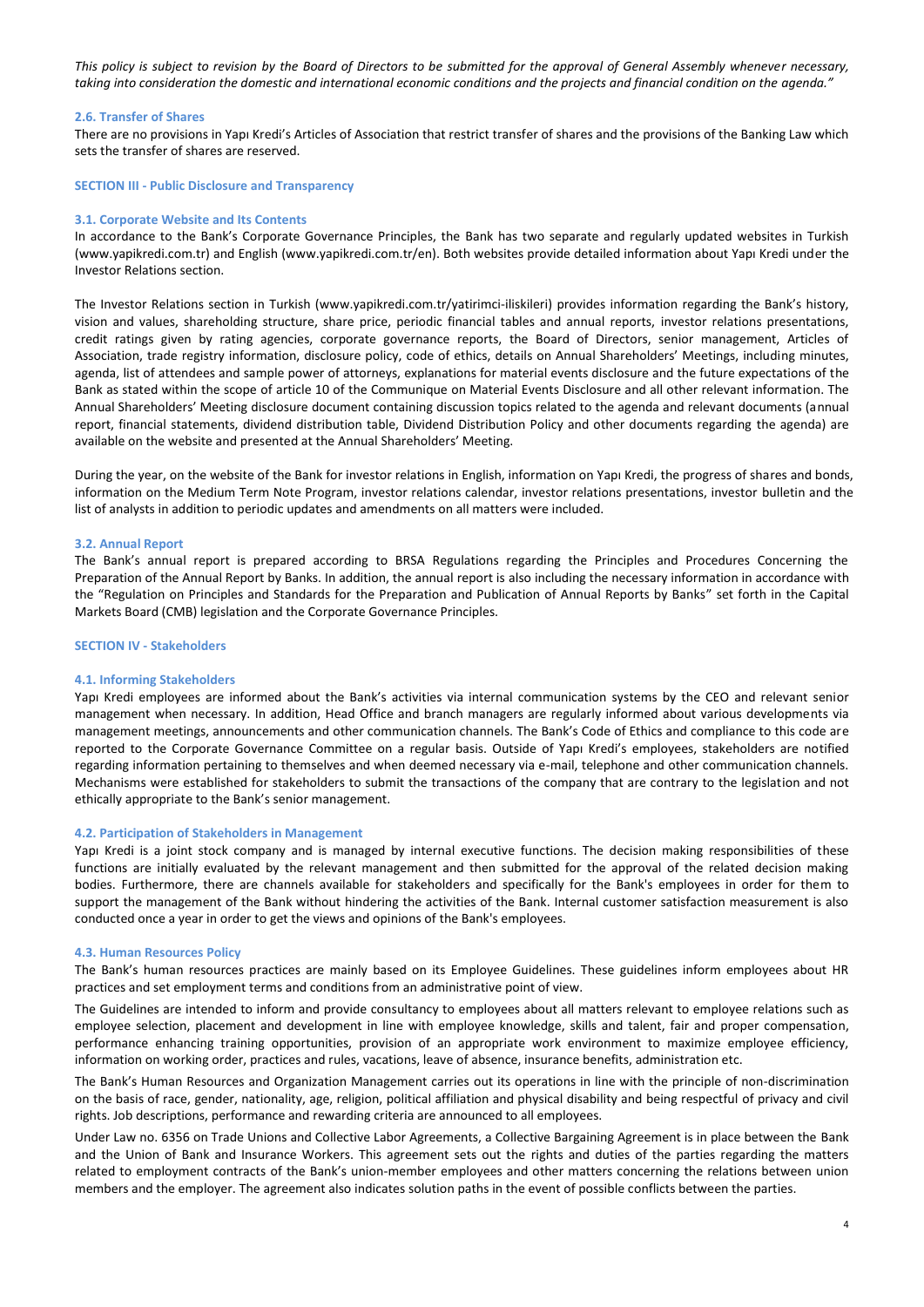57% of Yapı Kredi employees are union members and Yapı Kredi and BASİSEN (Banking and Insurance Workers Union) sign a collective bargaining agreement every two years, with the latest agreement covering the period from 1 April 2017 to 31 March 2019.

There is an "Employee Relations Advisory Board" formed of representatives assigned by the Employer and the Union, which work to preserve labor peace and contribute to increasing productivity.

Furthermore, all Bank employees are able to share any discomfort and complaints with regard to these matters, orally or in writing, to the code of conduct within the Compliance and Internal Control and to the Ethics, Fight Against Corruption and Conflict of Interest section.

**Candidate searches:** Following the determination of needs in human resources, candidate searches are initiated through existing candidate pool checks, recruitment platforms and internal announcements as well as consultancy from head hunters. Following the publication of an internal announcement, a special candidate pool composed of existing employees is also prepared. Applications are assessed on the basis of criteria such as education, foreign language skills, work experience, technical and behavioral competences as indicated in the scope of the position. All applicants with the required characteristics are invited to join the recruitment process.

In addition, Yapı Kredi actively undertakes activities in cooperation with university clubs to introduce the working environment and the business model of the Bank to university students, prepare them for business life and learn about their expectations.

**Recruitment process:** This process consists of competency-based interviews, assessment and evaluation tools and an employment proposal. Using the selected evaluation tools, the candidates are assessed and evaluated based on the technical and behavioral competencies required by their respective job positions. An English language proficiency test is also required for certain positions. The interview stage is aimed at determining whether candidates possess certain abilities (like establishing communication, teamwork) required by the position to which they will be assigned and at observing them in role-playing throughout the process. These interviews take place with the Recruitment team with the relevant department in attendance. Candidates are also asked competency-based and behavior-focused questions during the interview process to assess whether the qualities required by the job match their expectations.

At the end of the process, the suitable candidate is offered the position and if the offer is accepted, the candidate receives the required document list and an offer letter via e-mail. During the job offer, candidates are informed of employee rights at Yapı Kredi, the articles of the contract they will sign and other relevant subjects. In addition, all of their questions are addressed. Contracts are signed with candidates who accept the job offer and start working at Yapı Kredi. Yapı Kredi continues its human resources activities with an aim to choose suitable candidates compatible with the bank's vision, mission and strategic objectives.

# **4.4. Code of Ethics and Social Responsibility**

Information on the Bank's code of ethics is publicly disclosed on the Bank's website. Furthermore, a policy for fighting against corruption and bribery is formulated and announced on the website.

Yapı Kredi believes in the significance of a sustainable future and strives to integrate its corporate citizenship understanding within all its operations.

While it develops its social responsibility projects in line with the needs and expectations of the society, the Bank encourages active engagement of its stakeholders and provides support to societal activities undertaken by its principal shareholders, Koç Holding and UniCredit.

Since its foundation in 1944, Yapı Kredi has been consolidating the investments made in education, culture & arts, environment and sports through innovative and sustainable social responsibility projects seeking lasting solutions to social problems, and collaborating with public institutions, Non-Governmental Organizations (NGOs) and universities in an effort to expand the benefits of these projects to wider audiences.

## **Cultural and Arts Projects**

# **Yapı Kredi Culture, Arts, Publishing – An entity catering to a significant need in the cultural and artistic life of Turkey**

In 2018, Yapı Kredi Publications published 252 new titles and nearly 1200 reprints. During the year, around 110 school and library events brought together approximately 40 thousand students, teachers and librarians with authors and editors. Having hosted more than 142 thousand art lovers in various events held in its venues, Yapı Kredi Culture and Art Center occupies a significant place in the world of culture and arts in Turkey.

## **Yapı Kredi Afife Theater Awards – Turkey's most prestigious and longest-lasting arts award**

Yapı Kredi Afife Theater Awards has been organized each year since 1997 to commemorate Afife Jale, the first Turkish actress to appear on stage, and to support the Turkish theater. A grand jury of 33 members, doyens of theater and individuals who have dedicated their lives to this art form, transparently vote on plays they watch during the season and grant awards in 15 categories including 11 main and 4 special awards.

# **Çatalhöyük Excavations – A long-lived archeological sponsorship**

The Çatalhöyük Excavations have been one of the most important projects supported by Yapı Kredi for many years in the field of culture and arts. Located 10 kilometers southeast of Çumra district in Konya at an altitude of 21 meters, Çatalhöyük hills house secrets from 9,000 years ago. Support to the excavations in Çatalhöyük, one of the most important and impressive archaeological sites in the world and named a UNESCO World Heritage Site, continued also in 2018.

## **Projects for Citizens with Disabilities**

## **Enabled Banking – Turkey's first and most comprehensive Enabled Banking Program**

Initiated in 2008, the project aims to provide disabled customers with convenient access to banking services. Yapı Kredi also launched the first enabled banking website in Turkey, www.engelsizbankacilik.com.tr, making Turkey's finance sector more accessible for disabled citizens. Additionally, the Bank provides dedicated call center and on-line chat services as well as Enabled ATMs for disabled customers.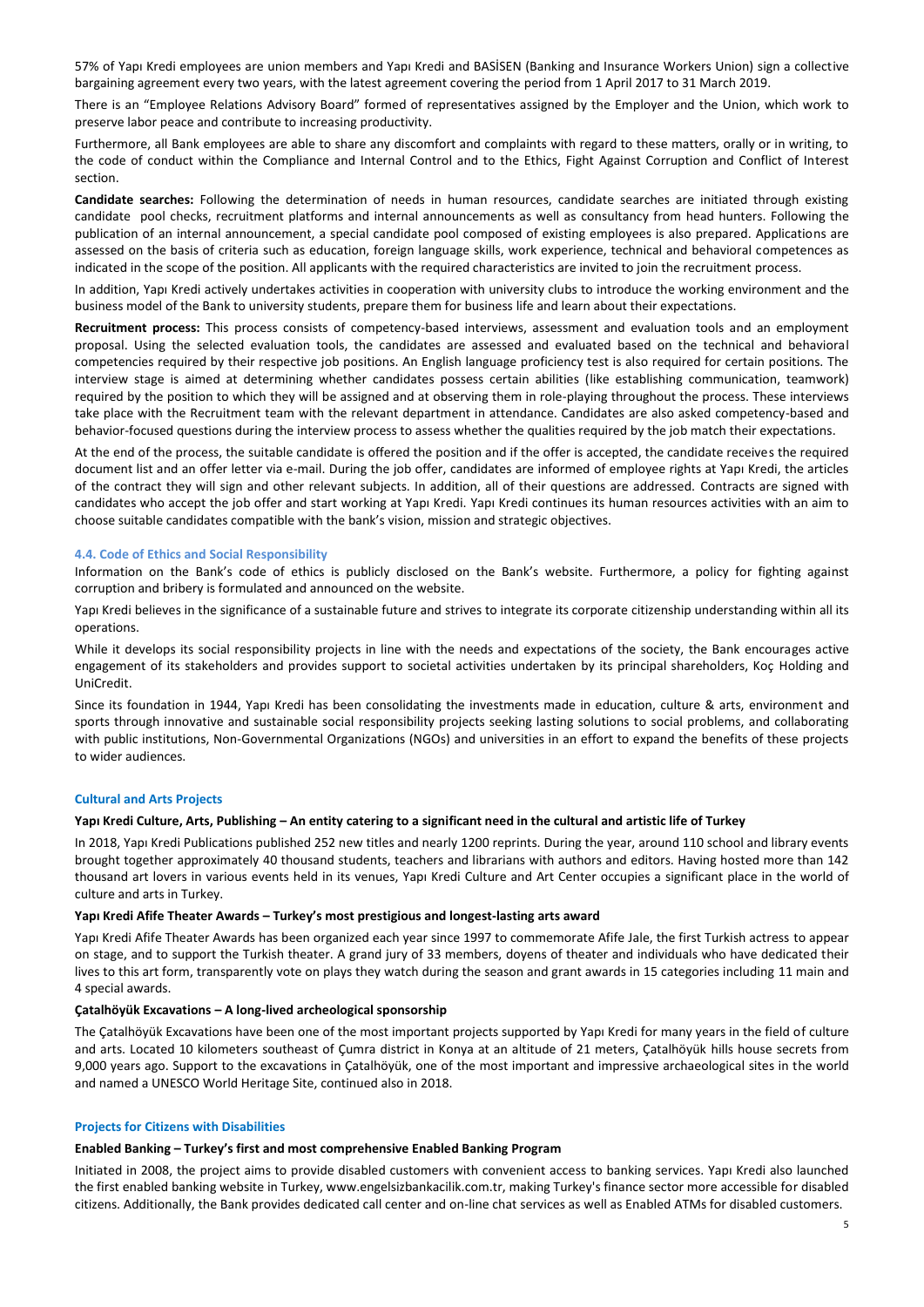Projects co-developed with the Federation for the Hearing Impaired and GETEM (Assistive Technology and Education Laboratory for Individuals with Visual Disabilities) contribute value to the lives of disabled citizens. Within the scope of the collaboration between GETEM and Yapı Kredi Publications, 413 books were transferred onto the digital media, converted into audio books and made available 24/7 to disabled citizens on the phone as of the end of 2018.

Under the project "Speaking is in our Hands", which was started in cooperation with the Federation of the Hearing Impaired, 300 volunteers from branches were provided with sign language training. Yapı Kredi makes life easier for its orthopedically and visually impaired customers via Enabled ATMs throughout Turkey. One of the projects initiated in 2014 within the scope of Enabled Banking Program allowed disabled citizens to work from home and participate in the labor force. As of 2018, a total of 5 disabled individuals were employed by Yapı Kredi.

# **No Barriers for My Country – Support to the Project Led by Koç Holding**

Yapı Kredi sustained its support to the project ' No Barriers for My Country' led by Koç Holding. As of end-2018, 15,671 Yapı Kredi employees had completed ' No Barriers for My Country' distance learning program.

## **Sustainability and Yapı Kredi**

# **Sustainability Structure**

Yapı Kredi manages its activities coordinated by the Sustainability Committee within the framework of the Sustainability Management System it has established, and works to integrate sustainability principles into all of its fields of activity.

## **Sustainability Report**

Yapı Kredi prepared its 2017 Sustainability report in accordance with the Global Reporting Initiative (GRI) Standards core option and publicly disclosed it in 2018.

## **BIST Sustainability Index**

Yapı Kredi qualified to be one of the 50 companies included in Borsa Istanbul's BIST Sustainability Index. The Bank's inclusion in the list was a result of its successful performance in the areas of environmental, social and corporate governance as evaluated by the Londonbased Ethical Investment Research Service (EIRIS).

### **Carbon Disclosure Project**

As a symbol of the importance Yapı Kredi places on climate change, the Bank participated in the Carbon Disclosure Project Climate Change Program also in 2018 with an expanded report coverage. In addition, the Bank released its first CDP Water Report in 2018, in which it transparently disclosed its water consumption and its impact on water resources.

## **Gender Equality for My Country**

Yapı Kredi takes part in, and extends support to, the project "I support Gender Equality for My Country" which was initiated in June 2015 under the leadership of Koç Holding. The project aims to raise awareness of the reasons and consequences of gender inequality across all segments of the society. As part of the project, voluntary trainers provide awareness training to employees in Yapı Kredi Head Office and in branches. The number of employees who received the training reached 8,268 people by the end of 2018.

## **Educational Projects**

## **I Read, I Play**

In cooperation with the Educational Volunteers of Turkey Foundation (TEGV), Yapı Kredi conducts the "I Read, I Play" project that was launched in 2006 to give underprivileged elementary school children the chance to benefit from extracurricular educational activities. More than 6,100 volunteers at TEGV's activity points around the country are implementing the project. The project reached more than 255 thousand children by the end of 2018.

# **Science Migration to Anatolia**

In 2018, Yapı Kredi began extending support to the social development project "Science Migration to Anatolia" devised by the Young Guru Academy (YGA) with the aim of popularizing science among children. The project, which also includes Yapı Kredi Volunteers, targets to reach 5 thousand children in 50 provinces within three years.

## **Environmental Projects**

## **Recycling Project**

Yapı Kredi has been running a recycling project since 2008 to support the sustainability of natural resources. In 2018, more than 1 million kilograms of paper, 2 thousand kilograms of plastic, more than 3 thousand kilograms of glass and over 28 thousand kilograms of metal were collected for recycling. Furthermore, Yapı Kredi prevented the release of more than 180,401 tons of carbon dioxide to the atmosphere, saved over 17,049 trees, 28,081 cubic meters of water, 4,291,668 kWh of energy and 13,303 liters of crude oil. With these wastes recycled, 2,643 cubic meters of stowage area in landfills were saved.

## **ISO 14064**

Yapı Kredi carries on with the ISO 14064 Greenhouse Gas Emissions Reporting certification process initiated in 2011 on an annual basis. The certification process for 2017 was completed in 2018.

# **ISO 14001**

In 2018, Yapı Kredi successfully passed the surveillance audit for maintaining the validity of the ISO 14001 Environmental Management System Certification for the Head Office buildings, Yapı Kredi Plaza D-Block and Banking Base. This year, Yapı Kredi Faktoring, Yapı Kredi Leasing, Yapı Kredi-Koray Real Estate Investment Trust, Yapı Kredi Cultural Activities, Arts and Publishing, Yapı Kredi Asset Management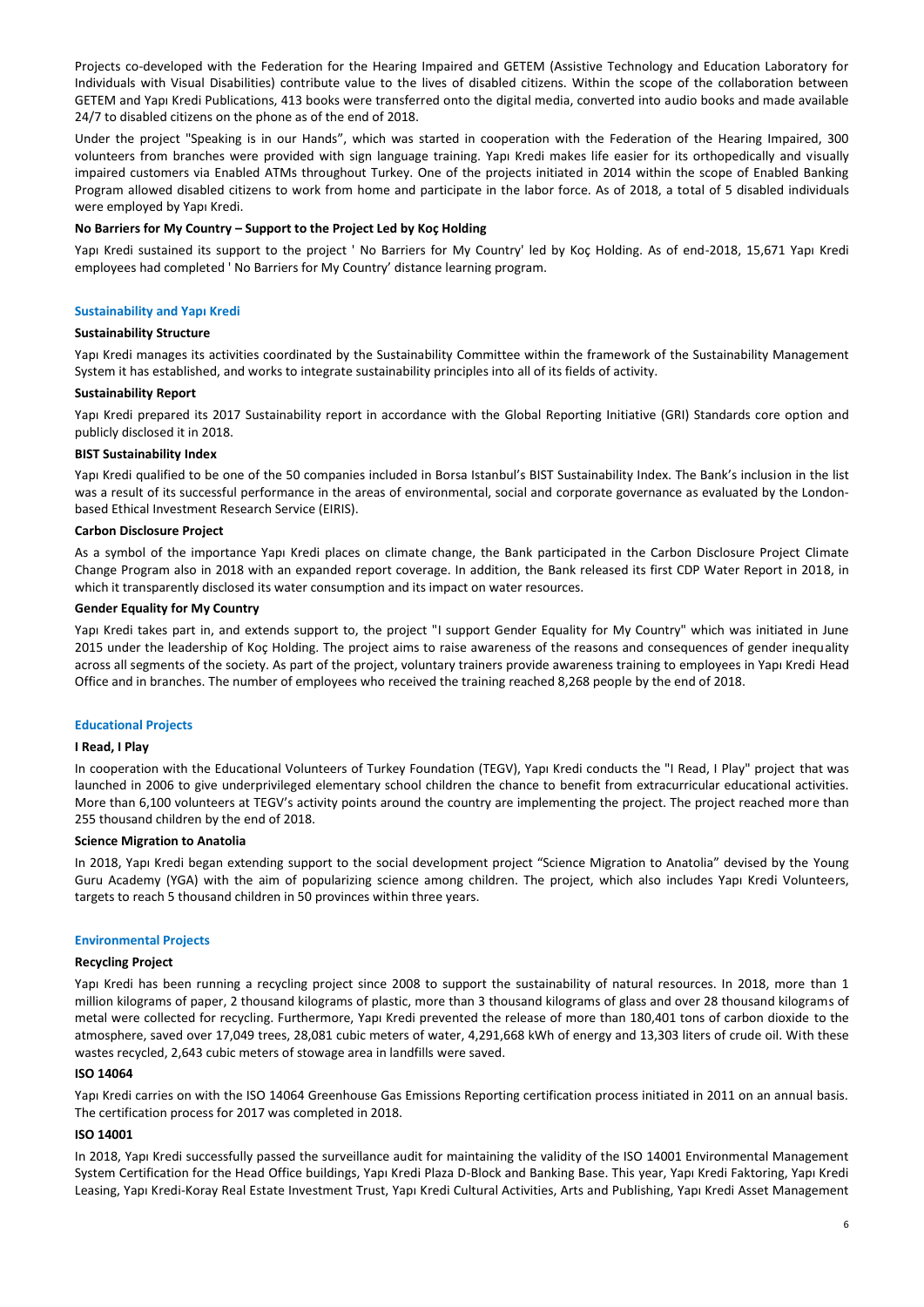and Yapı Kredi Invest also received the same certification, thereby consolidating the combined strength with respect to environmental norms.

## **Relations with the Academic Community**

# **Anatolian Scholars**

With 10 scholars supported in 2018, Yapı Kredi sustained its support to Koç University's Anatolian Scholarship Program, which was founded in 2011.

## **Yapı Kredi Vocational and Technical Anatolian High School**

One of Yapı Kredi's important projects in the area of education is the Yapı Kredi Bank Vocational and Technical Anatolian High School located in Kocaeli – Çayırova that was launched in the 2008-2009 academic year. Its first graduates received diplomas in 2012 and today, more than 500 students study there in the Child Development and Education, Graphics and Photography, Information Technologies, Catering and Office Management divisions. Furthermore, in 2018, 20 students benefited from scholarships that had been instigated in 2012.

In 2018, Yapı Kredi channelled TL 3.7 million towards culture and art events as well as corporate social responsibility activities. In addition, the Banks disbursed TL 14.3 million in aid and donations.

# **SECTION V - Board of Directors**

# **5.1. Structure and Formation of the Board of Directors**

The Bank is governed and represented by the Board of Directors. The number of Board members and the members themselves are determined at the Annual Shareholders' Meeting. The numbers and the qualifications of the independent members are determined in accordance with the BRSA and the CMB regulations. According to the Bank's Articles of Association, the Board of Directors must be composed of a minimum of 8 individuals. Members are elected by the General Assembly for a term of maximum 3 years and serve until the election of their successor.

Information on the Members of the Board of Directors who are elected at the Shareholders' Meeting on March 20, 2018 in order to serve until the Annual Shareholders' Meeting where the 2018 activities will be discussed is available in the following table as of 31.12.2018 and their CVs are provided on the Bank's website and its annual report. At the Bank's Board of Directors, the executive director and the CEO and the members serving as deputy executive directors and deputy CEO function as executive members of the Board of Directors. The other members of the Board of Directors do not have executive functions within the framework of the definition specified in CMB regulations.

| <b>Name Surname</b>                 | <b>Position</b>                                                    | The Most Recent Position outside the Corporation                                                                                                                                                                                                                  | Whethe ror Not Independent<br><b>Member of Board of Directors</b> | <b>Committee Membership</b><br>and Positions                                        |
|-------------------------------------|--------------------------------------------------------------------|-------------------------------------------------------------------------------------------------------------------------------------------------------------------------------------------------------------------------------------------------------------------|-------------------------------------------------------------------|-------------------------------------------------------------------------------------|
| Yıldırım Ali Koc                    | Chairman                                                           | Vice Chairman of the Board of Directors at Koç Holding A.Ş., Cha irman of<br>the Board of Directors at Koç Finansal Hizmetler A.Ş. and Chairman of the<br>Board of Directors, Vice Chairman and Member Board of Directos at Koc<br><b>Holding Group Companies</b> | Not Independent                                                   |                                                                                     |
| Carlo Vivaldi                       | Vice Chairman of<br>The Board of<br><b>Directors</b>               | Head of UniCredit Group Middle East and East Europe, UniCredit Group<br>Executive Committee Member, Member of the Board of Directors at<br>some of the UniCredit Group Companies, Vice Chairman of the Board of<br>Directors at Koç Finansal Hizmeler A.Ş.        | Not Independent                                                   | Alternate Member of Credit<br>Committee, Member of<br><b>Remuneration Committee</b> |
| Gökhan Erün                         | <b>Executive Directof</b><br>and Chief<br><b>Executive Officer</b> | Executive Director and Chief Executive Officer at Koç Finansal Hizmetler<br>A.Ş., Chairman and Vice Chairman at Yapı ve Kredi Bankası A.Ş. Financial<br><b>Affiliates</b>                                                                                         | Not Independent                                                   | Chairman of Credit<br>Committee, Chairman of<br><b>Executive Committee</b>          |
| Niccolo' Ubertalli                  | <b>Executive Directo</b><br>and Deputy CEO                         | Executive Director and Deputy CEO at Koç Finansal Hizmetler A.Ş., Vice<br>Chairman and Board Member at Yapı ve Kredi Bankası A.Ş. Financial<br><b>Affiliates</b>                                                                                                  | Not Independent                                                   | Vice Chairman of Credit<br>Committee, Vice Chairman<br>of Executive Committee       |
| Levent Çakıroğlu                    | Member of the<br><b>Board of Directors</b>                         | CEO at Koç Holding A.Ş., Member of the Board of Director at Koç Finansal<br>Hizmetler A.Ş. and Member of Board of Directors at Koç Group<br>Companies                                                                                                             | Not Independent                                                   | Member of Remuneration<br>Committee                                                 |
| Fatma Füsun Akkal<br><b>Bozok</b>   | Member of the<br><b>Board of Directors</b>                         | Member of the Board of Directors at Koç Finansal Hizmetler A.Ş.,<br>Lecturer at Sabancı University                                                                                                                                                                | Not Independent                                                   | <b>Member of Credit</b><br>Committee                                                |
| Ahmet Fadıl<br>Ashaboğlu            | Member of the<br><b>Board of Directors</b>                         | CFO at Koç Holding A.Ş., Member of Board of Directors at Koç Group<br>Companies, Member of the Board of Directors at Koç Finansal Hizmetler<br>A.Ş., Member of the Board of Directors at Yapı Kredi Koray Gayrimenkul<br>Yatırım Ortaklığı A.Ş.                   | Not Independent                                                   |                                                                                     |
| Wolfgang<br>Mag.Schilk <sup>1</sup> | Member of the<br><b>Board of Director</b>                          | Head of Risk Management at UniCredit, Member of Board of Directors at<br>some of the UniCredit Group Companies and Member of the Board of<br>Directors at Koç Finansal Hizmetler A.Ş.                                                                             | Independent                                                       | Chairman of Audit<br>Committee, Member of<br><b>Credit Committee</b>                |
| Mirko Davide<br>Georg Bianchi       | Member of the<br><b>Board of Director</b>                          | CFO at UniCredit Group, Member of Board of Directors at some of the<br>UniCredit Group Companies, Member of the Board of Directors at Koç<br>Finansal Hizmetler A.S.                                                                                              | Not Independent                                                   | Member of Corporate<br>Governance Committee                                         |
| Gianfranco Bisagni                  | Member of the<br><b>Board of Directors</b>                         | Co-Chairman of UniCredit Corporate and Investment Banking Member of<br>the Board of Directors at Koç Finansal Hizmeler A.Ş.                                                                                                                                       | Not Independent                                                   |                                                                                     |
| Aykut Ümit Taftalı                  | Member of the<br><b>Board of Directors</b>                         | Member of Steering Committee at Koç Holding A.Ş., Member of the<br>Board of Directors at Koç Finansal Hizmetler A.Ş, Chairman of Board of<br>Not Independent<br>Directors at Kare Holding, Member of the Board of Directors at Kıraça<br>Holding                  |                                                                   | Alternate Member of Credit<br>Committee                                             |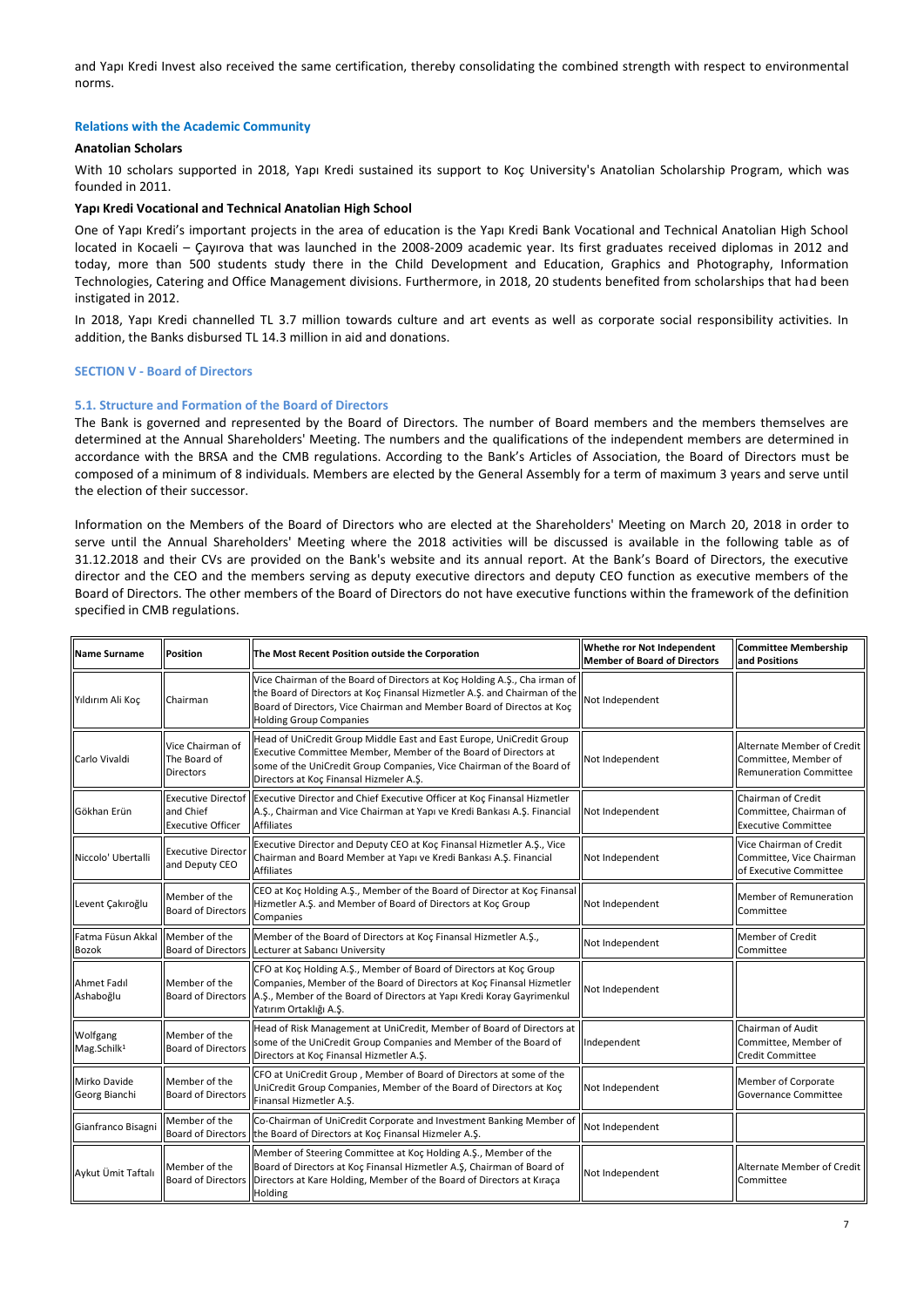| Francesco<br>Giordano         | Member of the                              | Co-Chairman of UniCredit Responsible for Operation, Member of Board<br>of Directors at some of the UniCredit Group Companies and Member of<br>Board of Directors   Board of Directors at Koç Finansal Hizmetler A.S. | Not Independent |                                                                              |
|-------------------------------|--------------------------------------------|----------------------------------------------------------------------------------------------------------------------------------------------------------------------------------------------------------------------|-----------------|------------------------------------------------------------------------------|
| <b>Adil Giray</b><br>Öztoprak | Member of the<br><b>Board of Directors</b> | Member of the Board of Directors at Koc Finansal Hizmetler A.S.                                                                                                                                                      | Independent     | Member of Audit<br>Committee, Member of<br>Corporate Governance<br>Committee |
| Giovanna Villa                | Member of the                              | Member of the Board of Directors at Koc Finansal Hizmetler A.S.,<br>Board of Directors   Member of the Audit Committee at some companies at abroad.                                                                  | Independent     | Member of Audit<br>Committee                                                 |

(1) Based on Capital Markets Board's Item 6(3)a of the Communique numbered II-17.1 on Corporate Governance, Wolfgang Schilk, Chairman of the Audit Committee is deemed as Independent Board Member.

The posts of Chairman of the Board of Directors and the General Manager (CEO) are not occupied by the same individual. It is ensured that the Members of the Board of Directors allocate sufficient time for the work of the Bank and no limits are introduced for the Members of the Board preventing them from assuming a duty or duties outside the Bank.

Giovanna Villa and Adil G. Öztoprak were nominated as candidates for Independent Members to the Board of Directors on 15.01.2018 as a result of the examination of Candidacy Declarations and CVs by the Corporate Governance Committee and they were identified as candidates for Independent Members by the Board of Directors on the same date. It was decided in CMB's meeting held on 01.02.2018 that no negative opinions be submitted for Giovanna and Adil G. Öztoprak and they were elected as Independent Members at the Annual Shareholders' Meeting.

In clause 3 of article 6 of the Communique on Corporate Governance in relation to exemptions, it is stated that the number of independent Board members may be determined by the banks themselves on the condition that this number is not less than three and that the Board members who are appointed as an Audit Committee Member within the Bank's organization for the Board of Directors shall be considered as Independent Board Members within the framework of this communique. The same communique also states that the qualifications set forth in the Corporate Governance principle numbered 4.3.6 shall not be sought in Audit Committee Members of Banks and that the principles numbered 4.3.7 and 4.3.8 in relation to the election of these members shall not be applied. The communique also provides that the qualifications set forth in the principle numbered 4.3.6 shall be required in any case in respect of the independent board members who will not be appointed in the audit committee, and for only one member in cases where all of the independent members of the board of directors are appointed in the audit committee and that the principles numbered 4.3.7 and 4.3.8 shall apply with regard to the election of this independent member or these independent members. Within this framework, end of 2018, the other Independent Members of the Audit Committee was Wolfgang Schilk , with Giovanna Villa and Adil Giray Öztoprak having the qualifications set.

During the 2018 operational period, no case that removed independence arose.

No target rate was determined in relation to the rate of female members in the Board of Directors as a tool for ensuring the representation of different opinions on the Board but the rate of female members in the Board of Directors was 14% in 2018.

# **5.2. Operating Principles of the Board of Directors**

The Board of Directors convenes upon the invitation of the Chairman as the operations of the Bank necessitate and at least 10 times a year. In 2018, the Board of Directors convened 11 times. The Board of Directors meeting and decisions are subject quorum of at least one more than half the total number of members. Members of the Board of Directors are not granted weighted voting rights. The average attendance rate of the members in the meetings of the Board of Directors in 2018 was 90%.

Meeting invitations are sent to all Members on behalf of the Chairman. Matters to be discussed and related documentation are collected and upon the Chairman's approval, the meeting agenda is sent to all Members. During the signing of the minutes by the attendees, Members who vote against an adopted resolution are required to state and undersign the reasons for their opposition thereof. Requests and views expressed at the Board of Directors' meetings are reflected in the minutes.

A 'Management Liability Insurance' is available for Members of the Board of Directors and the senior managers of the Bank.

# **5.3. Number, Structure and Independence of Committees Formed by the Board of Directors**

The aim of the committees is to provide support during the decision making process, evaluate proposals to be submitted for approval to the Bank's related functions and make decisions in their own areas of responsibility in accordance with the authorities delegated by the Board of Directors. The committees are responsible for acting in compliance with the Banking Law and related regulations while carrying out their functions within the framework of the Corporate Governance Principles.

According to the Banking Law, members of committees excluding the Executive Committee must be members of the Board of Directors. The Board of Directors currently consists of 14 members. As a result, there are Members of the Board of Directors who are part of more than 1 committee. Those members who assume duties in more than one committee ensure communication and increase cooperation opportunities among committees that work in related matters.

# **Executive Committee**

The Executive Committee is the decision making body of the Group, established to collectively decide upon priority topics, facilitate information sharing among senior management and support strong team spirit. The Committee holds regular weekly meetings or according to the needs of the bank (at least once a month). All decisions are taken unanimously by the members. In 2018, the Executive Committee convened 42 times with the required majority and quorum satisfied.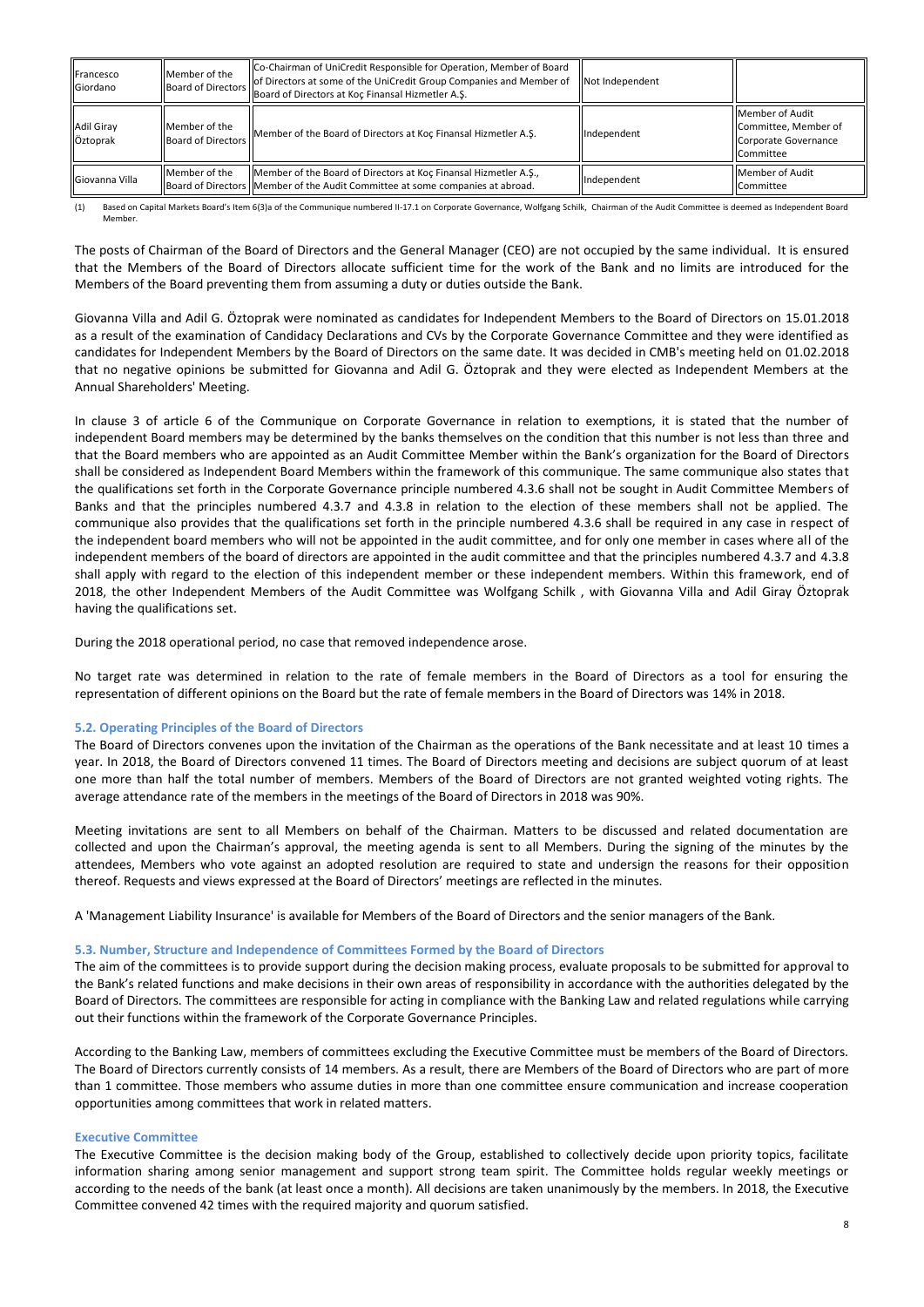The Committee's responsibilities include:

- Defining Group strategies and the Bank's structural risk management
- Managing asset-liability guidelines including pricing and interest rates
- Evaluating existing products and approving new products
- Assessing credit, operational, market and liquidity risks
- Ensuring coherence of the Bank's commercial policies and principles with budget objectives
- Further improving customer satisfaction and marketing activities
- Internal and external communication plans
- Approving the Bank's annual project plan and major organisational changes
- Optimising market risk strategies within the guidelines set by the Board of Directors

| <b>Executive Committee Members</b> |                                     |                                                                         |  |
|------------------------------------|-------------------------------------|-------------------------------------------------------------------------|--|
| Chairman                           | Gökhan Erün                         | Executive Director and Chief Executive Officer (CEO)                    |  |
| Vice Chairman                      | Niccolò Ubertalli                   | Executive Director and Deputy CEO                                       |  |
| Member                             | Albert Angersbach <sup>1</sup>      | Assistant General Manager - Risk Management (CRO)                       |  |
| Member                             | Massimo Francese                    | Assistant General Manager - Financial Planning and Administration (CFO) |  |
| Member                             | Erhan Adalı <sup>2</sup>            | Assistant General Manager - Corporate and Commercial Banking            |  |
| Member                             | Serkan Ülgen <sup>3</sup>           | Assistant General Manager - Retail Banking                              |  |
| Member                             | Arif Ö. İsfendiyaroğlu <sup>4</sup> | Assistant General Manager - Retail Banking Sales                        |  |
| Member                             | Hakan Alp <sup>5</sup>              | Assistant General Manager - Human Resources and Organization            |  |
| Member                             | A. Cahit Erdoğan                    | Assistant General Manager - Information Technologies and Operations     |  |
| Member                             | Saruhan Yücel <sup>6</sup>          | Assistant General Manager - Treasury                                    |  |

(1) Based on Board Resolution dated 31 May 2018, Albert Angersbach was appointed as Assistant General Manager responsible for Risk Management (CRO) (replacing Patrick Schmitt who resigned from his position as of 1 August 2018)

(2) Based on Board Resolution dated 16 February 2018, Erhan Adalı was appointed as Assistant General Manager responsible for Corporate and Commercial Banking (replacing Feza Tan who resigned from her position as of 16 February 2018)

(3) Zeynep Nazan Somer Özelgin, who served as Assistant General Manager of Retail Banking, resigned as of 1 January, 2018. Serkan Ülgen was appointed as Assistant General Manager in charge of Retail Banking.

(4) Based on Board Resolution dated 28 November 2018, Arif Ö. İsfendiyaroğlu was appointed as Assistant General Manager responsible for Retail Banking Sales (replacing Mert Yazıcıoğlu who resigned from his position as of 30 November 2018)

(5) Based on Board Resolution dated 13 August 2018, Hakan Alp was appointed as Assistant General Manager responsible for Human Resources and Organization (replacing Mehmet Gökmen Uçar who resigned from his position as of 30 June 2018)

(6) Based on Board Resolution dated 31 May 2018, Saruhan Yücel was appointed as Assistant General Manager responsible for Treasury (replacing Mert Öncü who resigned from his position as of 30 March 2018)

# **Credit Committee**

The Credit Committee is an advisory and deliberative body whose purpose is to provide guidelines for the Bank's lending activity in coherence with the credit policy, economic objectives and the Bank's overall risk profile. The Credit Committee normally convenes once a week. In 2018, the Credit Committee convened 48 times with the required majority and quorum satisfied. The Committee reviews loan applications and restructuring requests within its authorised delegated limit or advises the Board of Directors for those that are not. The Credit Committee also outlines parameters for credit scoring, lending and monitoring systems.

| <b>Credit Committee Principal Members</b> |                        |                                                      |  |
|-------------------------------------------|------------------------|------------------------------------------------------|--|
| Chairman                                  | Gökhan Erün            | Executive Director and Chief Executive Officer (CEO) |  |
| Vice Chairman                             | Niccolò Ubertalli      | <b>Executive Director and Deputy</b>                 |  |
| Member                                    | F. Füsun Akkal Bozok   | Member of the Board of Directors                     |  |
| Member                                    | <b>Wolfgang Schilk</b> | Member of the Board of Directors                     |  |
| <b>Credit Committee Alternate Members</b> |                        |                                                      |  |
| Yedek Üve                                 | Carlo Vivaldi          | Vice Chairman of the Board of Directors              |  |
| Yedek Üye                                 | A. Ümit Taftalı        | Member of the Board of Directors                     |  |

# **Audit Committee**

The Audit Committee administers the Bank in terms of compliance with local laws and internal regulations. The Committee convenes quarterly or more, according to the needs of the Bank. In 2018, the Audit Committee convened 4 times with the required majority and quorum satisfied. The Committee reports at least once every six months to the Board of Directors. The Committee's responsibilities include:

- Monitoring the performance of Internal Audit, Compliance and Internal Control as well as Risk Management departments
- Fulfilling the relevant tasks as determined by Banking and Capital Market regulations
- Approving and monitoring the Annual Audit Plan and the charter of the internal audit function
- Verifying adequacy of internal control systems
- Monitoring audit projects and evaluating significant findings
- Appointing, compensating and overseeing external auditors, rating, valuation and support service institutions
- Monitoring the financial reporting process
- Reviewing procurement policies and practices

| Denetim Komitesi Üveler |                 |                                  |
|-------------------------|-----------------|----------------------------------|
| Baskan                  | Wolfgang Schilk | Member of the Board of Directors |